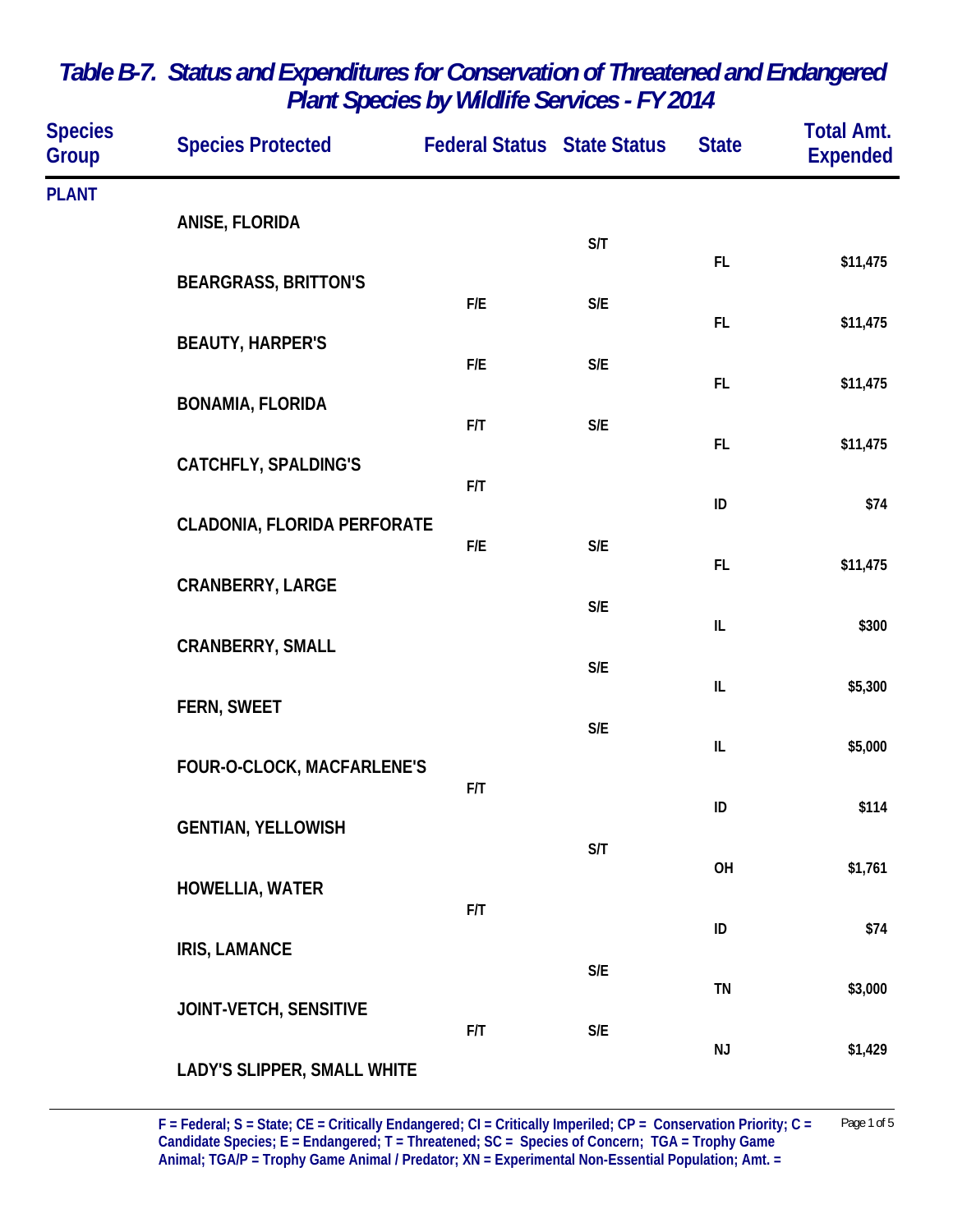| <b>Species</b><br>Group | <b>Species Protected</b>                                   | <b>Federal Status State Status</b> |                         | <b>State</b>                      | <b>Total Amt.</b><br><b>Expended</b> |
|-------------------------|------------------------------------------------------------|------------------------------------|-------------------------|-----------------------------------|--------------------------------------|
| <b>PLANT</b>            |                                                            |                                    |                         |                                   |                                      |
|                         | LADY'S SLIPPER, SMALL WHITE                                |                                    | $\mathsf{S}/\mathsf{E}$ | OH                                | \$1,761                              |
|                         | LARKSPUR, TALL                                             |                                    | S/PT                    |                                   |                                      |
|                         | <b>LEAD-PLANT, CRENULATE</b>                               |                                    |                         | OH                                | \$1,761                              |
|                         |                                                            | F/E                                | $\mathsf{S}/\mathsf{E}$ | FL.                               | \$11,475                             |
|                         | LILY, CATESBY'S                                            |                                    | S/T                     | FL                                |                                      |
|                         | MILKVETCH, GOOSE CREEK                                     | F/C                                | S/SC                    |                                   | \$11,475                             |
|                         | MILKVETCH, PACKARD'S                                       |                                    |                         | ID                                | \$74                                 |
|                         |                                                            | F/C                                | S/SC                    | ID                                | \$74                                 |
|                         | MILKWEED, MEAD'S                                           | F/T                                |                         | <b>MO</b>                         | \$5,000                              |
|                         | MINT, SCRUB                                                | F/E                                | $\mathsf{S}/\mathsf{E}$ |                                   |                                      |
|                         | <b>ORCHID, GRASS PINK</b><br><b>ORCHID, ORANGE FRINGED</b> |                                    |                         | FL                                | \$11,475                             |
|                         |                                                            |                                    | S/E                     | IL                                | \$5,000                              |
|                         |                                                            |                                    | S/E                     | IL                                | \$5,000                              |
|                         | ORCHID, PURPLE FRINGED                                     |                                    | S/E                     |                                   |                                      |
|                         | ORCHID, SNAKEMOUTH                                         |                                    |                         | $\ensuremath{\mathsf{IL}}\xspace$ | \$5,000                              |
|                         |                                                            |                                    | $\mathsf{S}/\mathsf{E}$ | IL                                | \$5,000                              |
|                         | PAINTBRUSH, CHRIST'S                                       | F/C                                | S/SC                    | ID                                | \$114                                |
|                         | PEPPERGRASS, SLICKSPOT                                     | F/T                                |                         |                                   |                                      |
|                         | PINE, WHITEBARK                                            |                                    |                         | ID                                | \$228                                |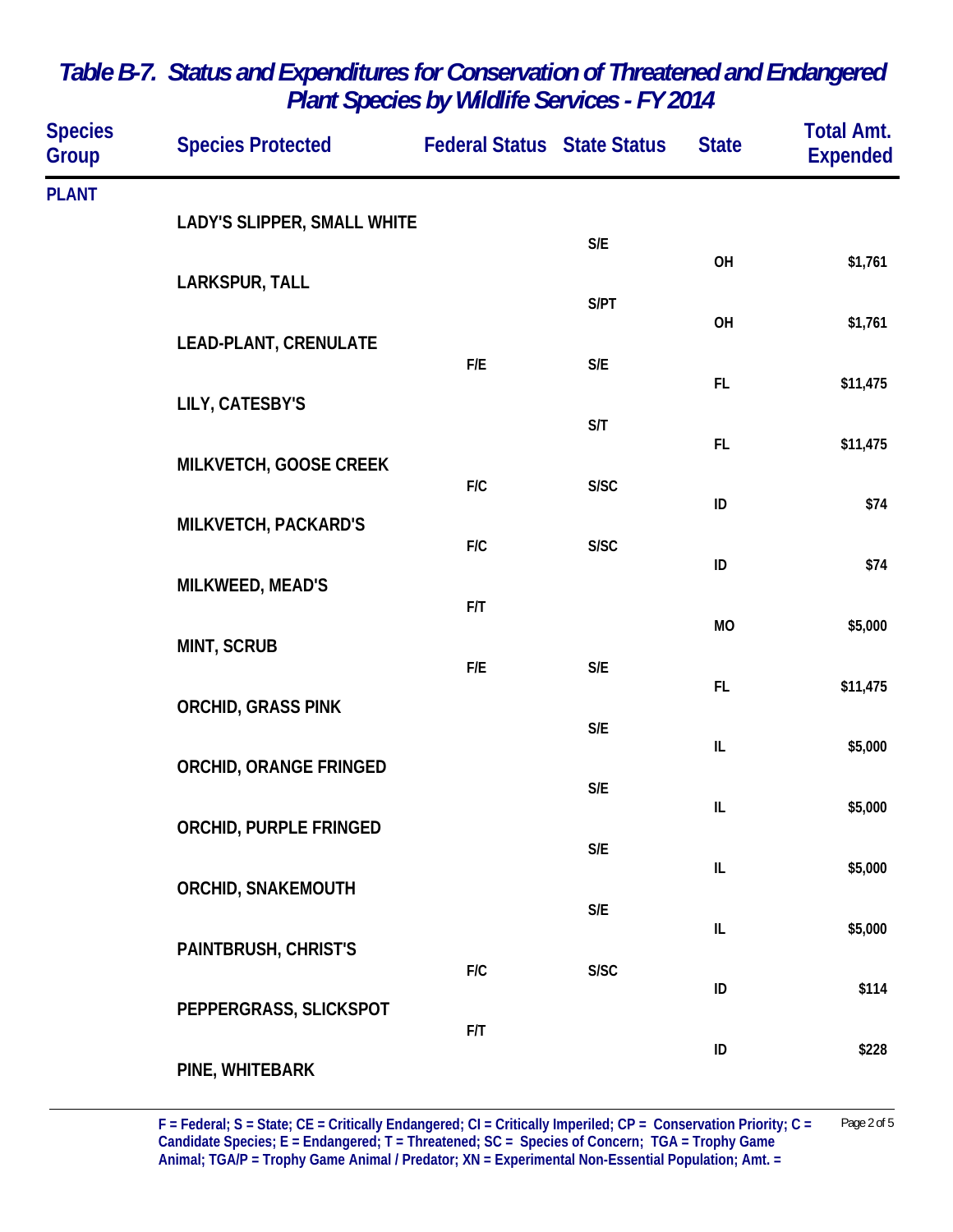| <b>Species</b><br>Group | <b>Species Protected</b>                  | <b>Federal Status State Status</b> |                         | <b>State</b> | <b>Total Amt.</b><br><b>Expended</b> |
|-------------------------|-------------------------------------------|------------------------------------|-------------------------|--------------|--------------------------------------|
| <b>PLANT</b>            |                                           |                                    |                         |              |                                      |
|                         | PINE, WHITEBARK                           | F/C                                | S/SC                    |              |                                      |
|                         | PINKROOT, GENTIAN                         |                                    |                         | ID           | \$195                                |
|                         |                                           | F/E                                | $\mathsf{S}/\mathsf{E}$ |              |                                      |
|                         | PITCHER PLANT, PARROT                     |                                    |                         | FL           | \$11,475                             |
|                         |                                           |                                    | S/T                     | FL           | \$11,475                             |
|                         | PITCHER PLANT, SWEET                      |                                    | S/T                     |              |                                      |
|                         | PLUM, SCRUB                               |                                    |                         | FL           | \$14,334                             |
|                         |                                           | F/E                                | $\mathsf{S}/\mathsf{E}$ | FL.          | \$11,475                             |
|                         | POGONIA, SMALL WHORLED                    | F/T                                | $\mathsf{S}/\mathsf{E}$ |              |                                      |
|                         | PONDWEED, FERN                            |                                    |                         | VA           | \$10,699                             |
|                         |                                           |                                    | $\mathsf{S}/\mathsf{E}$ |              |                                      |
|                         | PONDWEED, WHITE STEMMED                   |                                    |                         | $\sf IL$     | \$300                                |
|                         |                                           | $\mathsf{S}/\mathsf{E}$            | L                       | \$300        |                                      |
|                         | RHODODENDRON, CHAPMAN                     | F/E                                | $\mathsf{S}/\mathsf{E}$ |              |                                      |
|                         | ROOT, INDIAN CUCUMBER                     |                                    |                         | FL           | \$11,475                             |
|                         |                                           |                                    | $\mathsf{S}/\mathsf{E}$ | IL           | \$5,000                              |
|                         | ROSEMARY, APALACHICOLA<br><b>SANDLACE</b> | F/E                                | $\mathsf{S}/\mathsf{E}$ |              |                                      |
|                         |                                           |                                    |                         | FL.          | \$11,475                             |
|                         |                                           | F/E                                | $\mathsf{S}/\mathsf{E}$ | FL           | \$14,334                             |
|                         | <b>SEAL, DOWNY SOLOMON'S</b>              |                                    |                         |              |                                      |
|                         |                                           |                                    | $\mathsf{S}/\mathsf{E}$ | IL           | \$5,000                              |
|                         | SEDGE, LAKE BANK                          |                                    | S/T                     |              |                                      |
|                         | SEDGE, LARGE-FRUITED STAR                 |                                    |                         | TN           | \$3,000                              |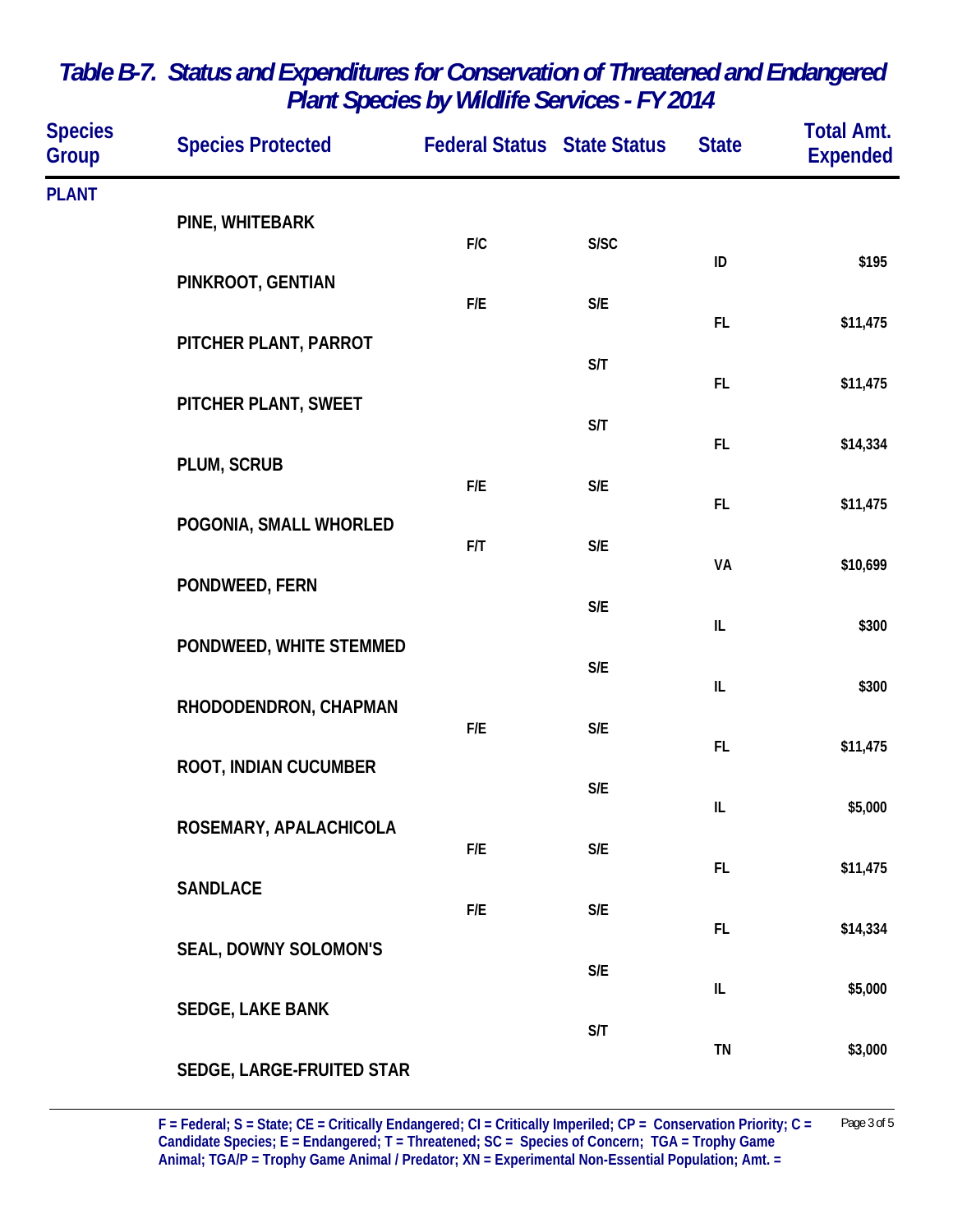| <b>Species</b><br>Group | <b>Species Protected</b>                                                | <b>Federal Status State Status</b> |                         | <b>State</b>                      | <b>Total Amt.</b><br><b>Expended</b> |
|-------------------------|-------------------------------------------------------------------------|------------------------------------|-------------------------|-----------------------------------|--------------------------------------|
| <b>PLANT</b>            |                                                                         |                                    |                         |                                   |                                      |
|                         | SEDGE, LARGE-FRUITED STAR                                               |                                    | $\mathsf{S}/\mathsf{E}$ |                                   |                                      |
|                         | <b>SNAKEROOT</b>                                                        | F/E                                | $\mathsf{S}/\mathsf{E}$ | $\ensuremath{\mathsf{IL}}\xspace$ | \$300                                |
|                         | SPEEDWELL, MARSH<br><b>SUNDEW, ROUND-LEAVED</b><br><b>SUNDEW, WATER</b> |                                    |                         | FL                                | \$11,475                             |
|                         |                                                                         |                                    | S/T                     | $\ensuremath{\mathsf{IL}}\xspace$ | \$5,000                              |
|                         |                                                                         |                                    | $\mathsf{S}/\mathsf{E}$ |                                   |                                      |
|                         |                                                                         |                                    |                         | IL                                | \$300                                |
|                         | <b>SWAMP PINK</b>                                                       |                                    | S/T                     | FL                                | \$11,475                             |
|                         |                                                                         | F/T                                | $\mathsf{S}/\mathsf{E}$ | VA                                | \$10,699                             |
|                         | TORREYA, FLORIDA                                                        | F/E                                | $\mathsf{S}/\mathsf{E}$ |                                   |                                      |
|                         | <b>TRESSES, UTE LADIES'</b>                                             |                                    |                         | FL                                | \$11,475                             |
|                         |                                                                         | F/T                                |                         | ID                                | \$114                                |
|                         | VIOLET, BIRD-FOOT                                                       |                                    | S/T                     | OH                                | \$1,761                              |
|                         | <b>VIOLET, THREE-PARTED</b>                                             |                                    | S/PEX                   |                                   |                                      |
|                         | <b>WIREWEED</b>                                                         |                                    |                         | OH                                | \$1,761                              |
|                         |                                                                         | F/E                                | S/E                     | FL                                | \$11,475                             |
|                         | WORT, KALM'S ST. JOHN'S                                                 |                                    | $\mathsf{S}/\mathsf{E}$ |                                   |                                      |
|                         | YELLOW-EYED GRASS, HARPER'S                                             |                                    |                         | $\ensuremath{\mathsf{IL}}\xspace$ | \$5,000                              |
|                         | YELLOW-EYED GRASS, KARST POND                                           |                                    | S/T                     | FL.                               | \$11,475                             |
|                         |                                                                         |                                    | S/E                     | FL.                               | \$11,475                             |
|                         |                                                                         |                                    |                         |                                   |                                      |